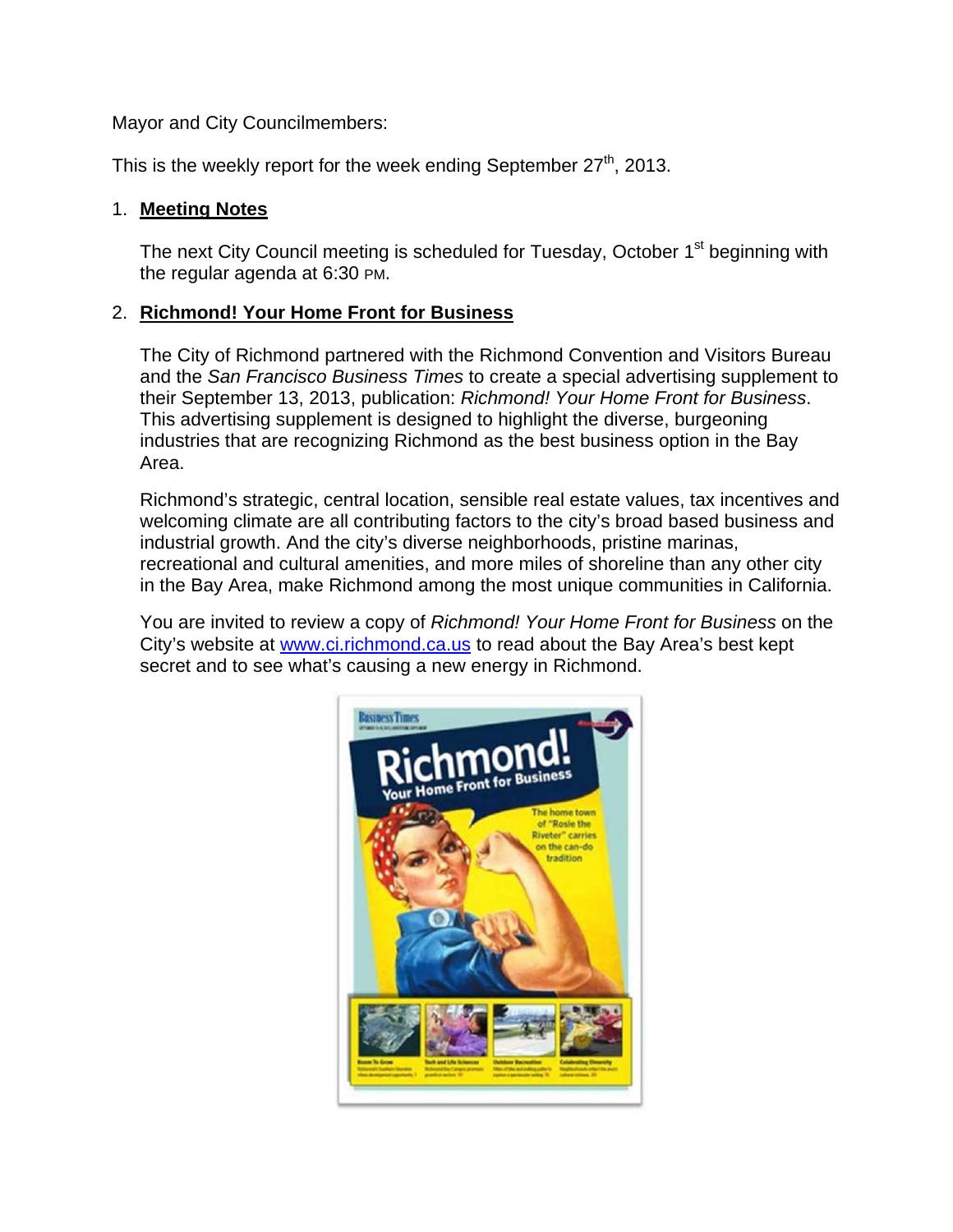# 3. **Officer Bradley A. Moody Memorial Underpass Project Update**

The Bradley A. Moody Memorial Underpass Project involves the construction of a roadway underpass on Marina Bay Parkway between Meeker Avenue and Regatta Boulevard, and is intended to resolve long-standing access limitations to the Marina Bay Area caused by frequent train crossings. On September 3<sup>rd</sup>, Marina Bay Parkway was closed to traffic. This closure will remain in place for approximately 18 months.

This week, while utility relocation work continued, the first of three shipments of steel piles for the Deep Soil Mix ("DSM") walls was prepared for installation and DSM construction continued. This work is one of the most time-critical operations for the project, and the community can expect DSM work to take place on most weekends during this phase of the project.

For the week of September  $30<sup>th</sup>$ , crews will continue utility relocation work and DSM production. Certain segments of the DSM and bridge construction work will necessarily require closure of the railroad to train traffic. These closure windows, which are determined by the railroad companies, are for up to six individual weekends, and will necessitate 24 hour a day work shifts over those weekends. The weekends are not anticipated to be consecutive. The tentative first weekend closure window is currently expected to be October  $18<sup>th</sup>$  to  $21<sup>st</sup>$ , but is subject to change. Please view the project website for updates.

For additional information and to be added to the project update contact list, please see the project website at www.moodyup.com. You can also follow the project on twitter: @moodyunderpass.

## 4. **Civic Center Noontime Concert Series**

Community members can enjoy lunch in the Civic Center Plaza with special musical entertainment provided by The East Bay Center for the Performing Arts. The first musical lunch hour was this past Wednesday, with entertainment provided by the Richmond Jazz Collective. The last melodic lunchtime is:

 $\bullet$ West African Music & Dance Ensemble on Thursday, October 3<sup>rd</sup> at 12:30 PM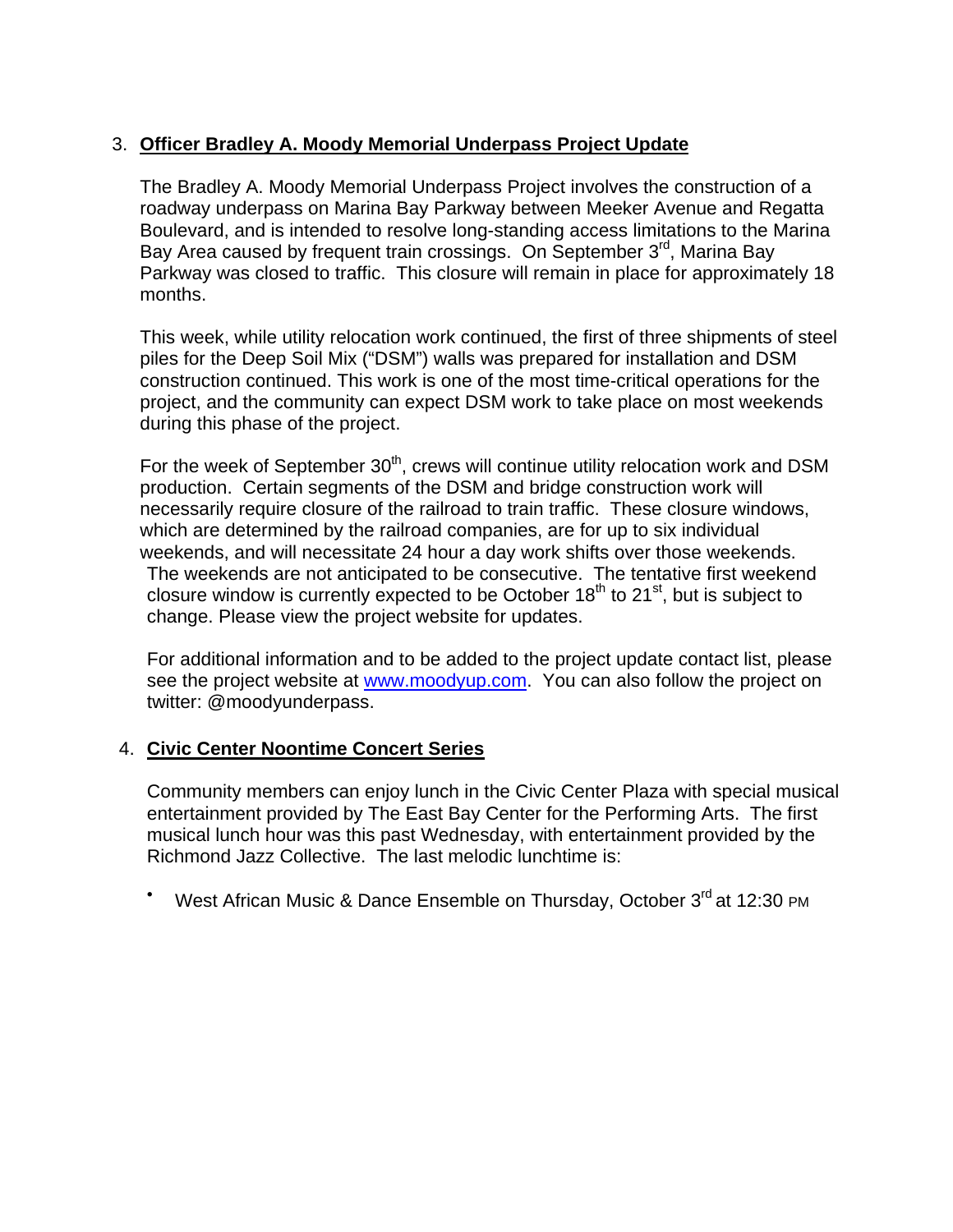

## 5. **Fall Exhibitions Open at the Richmond Art Center**

This fall, the Richmond Art Center is featuring a new series of exhibitions, including "Bella: A 50-year survey of the work of Bella Feldman," the first major survey of artist Bella Feldman's 50-year career, and the first exhibition in which her various bodies of work will be shown together. Two galleries and a sculpture courtyard will showcase Feldman's impressive steel sculptures, mixed-media collages and her latest explorations in large oil paintings.

Also on exhibit are "Formed and Fired: Clay & Glass," a group exhibition of the Association of Clay and Glass Artists of California and "Inspiration: Richmond Art Center Faculty Show." Exhibitions run from September 14<sup>th</sup> through November 15<sup>th</sup>; Tuesday through Saturday, from 11:00 AM to 5:00 PM. More information can be found at: http://www.therac.org.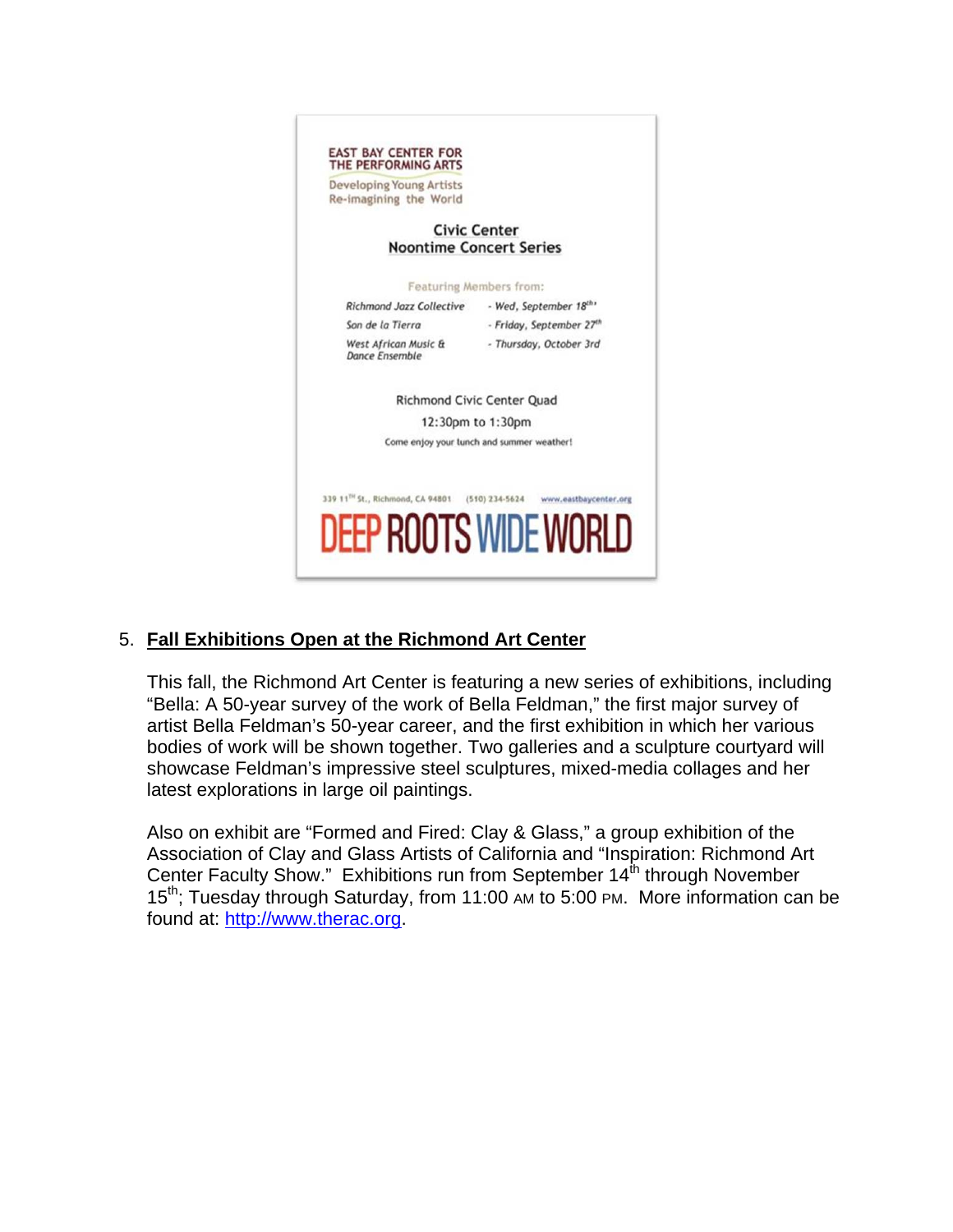

# 6. **Mobile Farmers' Market in Richmond**

The *Freshest Cargo* Mobile Farmers' Market is a "farmers' market on wheels" that provides neighborhood-based access to fresh, locally-grown produce in the Bay Area. *Freshest Cargo* now operates in several communities in Contra Costa County, and will initiate stop at several locations in Richmond on Wednesdays. The market accepts cash, EBT, Visa and Mastercard.

The following locations will be served on Wednesdays - click here for a map!

- 10:00 AM -11:30 AM | West Contra Costa YMCA Maine Avenue at South 19th **Street**
- 12:00 PM -1:30 PM | North Richmond Chesley Avenue at Fred Jackson Way
- 2:00 PM 3:30 PM | Parchester Community Williams Drive at Collins Avenue.

Fresh Approach will also provide 48 interactive nutrition education sessions at community-based organizations to promote purchasing local fruits and vegetables and the CalFresh nutrition assistance programs that will be accepted at the market.

This project is supported by a grant from the USDA through the Farmers' Market Promotion Program. More information is available at: www.freshapproach.org.

#### 7. **Belding Garcia Playground!**

Saturday, October 26<sup>th</sup>, is Make a Difference Day, the largest day of national community service. On this day, volunteers around the nation will work in their communities to improve the lives of others. From 8:00 AM to 4:00 PM on October 26<sup>th</sup>, the Richmond community is invited to join residents of the Belding Woods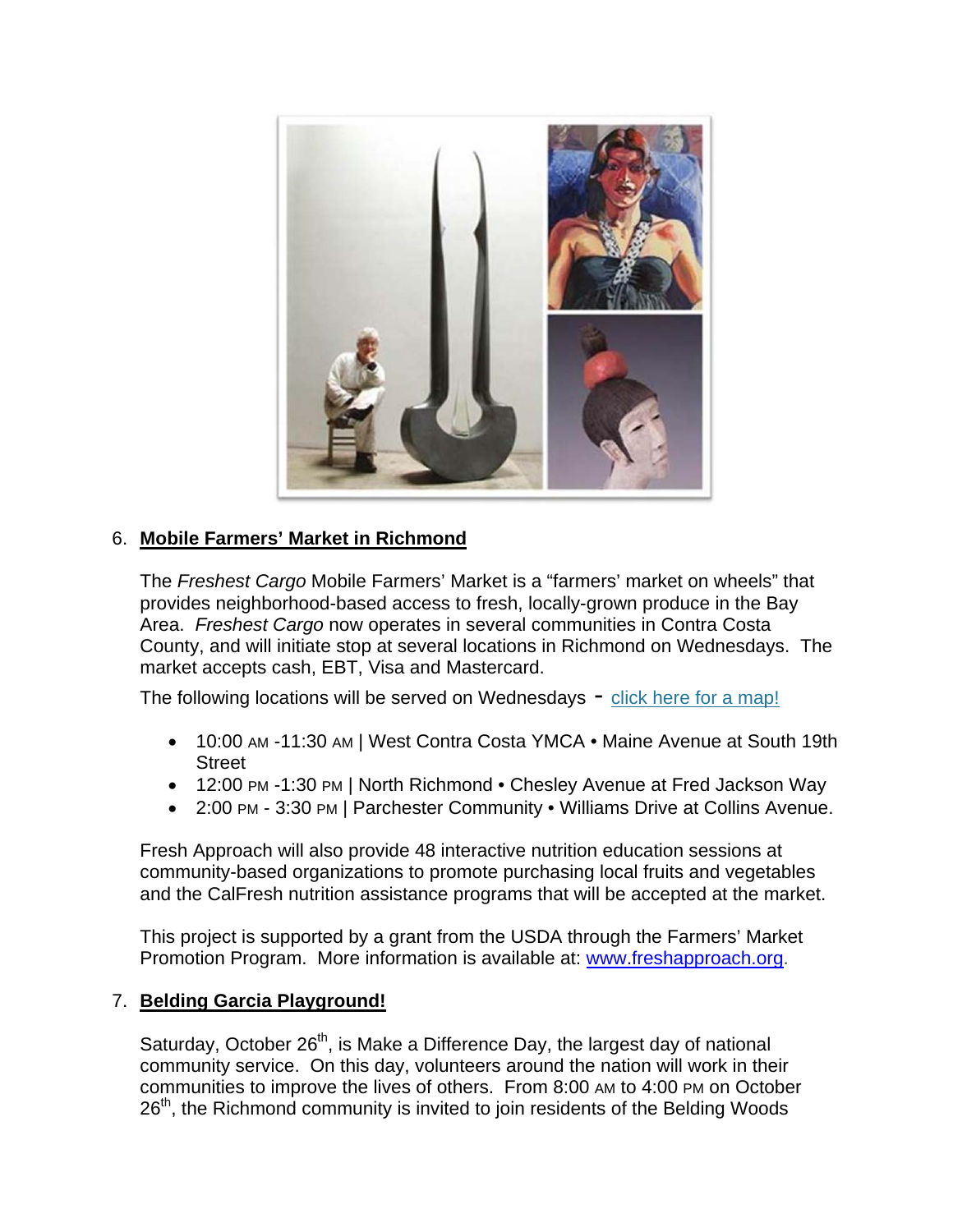Neighborhood and community partners as they rebuild the Belding Garcia Playground located at 17<sup>th</sup> Street and Coalinga Avenue.

The new playground will provide children, ages 2 to 12, and families with a positive, safe, and fun environment. Additionally, the improved playground will enhance youths' imagination around play, help develop friendships, and be the meeting place for cherished memories.

All skill levels and talents are welcome and no experience is necessary. There are a variety of opportunities for volunteers to make a positive impact. Volunteers are needed to assist with building playground equipment pieces, serving food, registering fellow volunteers, and leading activities for children.

Your time will help improve the lives of many in the Belding Woods Neighborhood. Register today to volunteer at http://beldinggarciaplayground.eventbrite.com/. For inquiries, please contact Alicia Nightengale at (510) 620-5460 or Bertha Romo at (510) 620-5535.

We look forward to seeing you on Saturday, October  $26<sup>th</sup>$ !



## 8. **2013 Community Survey Available to All Richmond Residents to Complete**

If your household was not one of the 3,000 households selected to receive the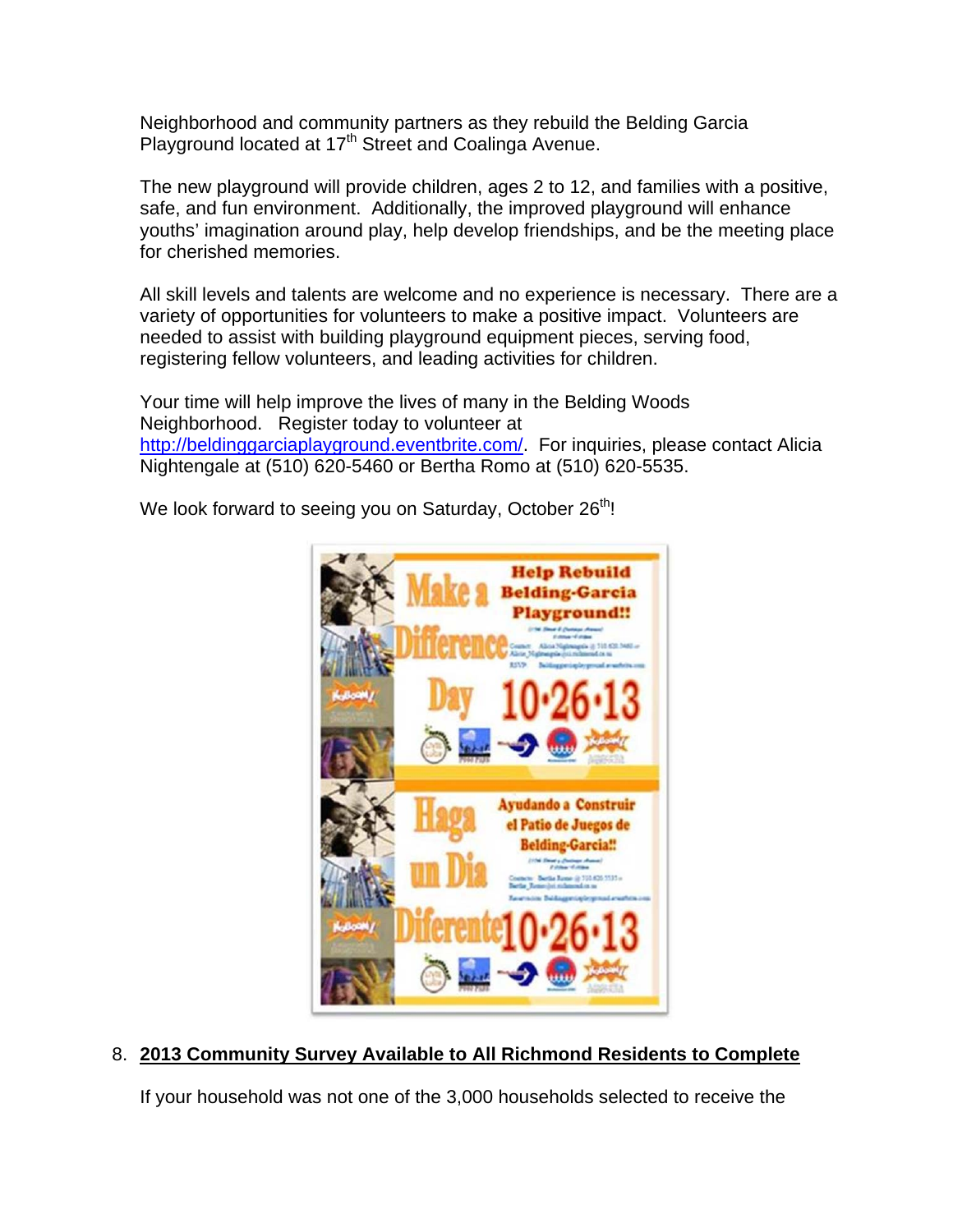survey, but you would like to provide feedback to the city, then now is your chance. The 2013 Richmond Community Survey can now be completed by ALL Richmond residents by accessing the links below.

- English: http://www.n-r-c.com/survey/richmond2013survey.htm
- Spanish: http://www.n-r-c.com/survey/richmond2013encuesta.htm

Feel free to contact LaShonda Wilson-White in the City Manager's office at (510) 620-6828 with questions, comments, or to obtain a paper copy of the survey. Your input can help make the City of Richmond a better place to live, work and play. We currently have over 300 surveys submitted and we look forward to receiving your feedback!

#### 9. **Recreation Highlights**

#### Disabled Peoples Recreation Center

The Adult Morning Program (AMP) participants continue working in their Mapping Our Environment and Money Matters programs. The participants checked their monthly calendar to confirm where they were going for their Thursday excursion and determined the distance and the total time for the trip by using iPads and computers to retrieve their information. In addition to locating the restaurant they were going to, the Money Matters component enabled them to check the menu and calculate the cost for lunch and a tip. The excursion to Vallejo Olive Garden was proof of their skills being used well.

The AMP participants also practice social and communications skills throughout the week to help each of them develop and improve relationships with family and friends.

Therapeutic Interactive Recreation Program (TIRP) participants are continuing their Zumba classes and absolutely love it.

#### Senior Center

Participants of Alan & Rose's Dance class enjoyed a special Moon Festival Tango Dance celebration on Friday, September 20<sup>th</sup> from 3:00PM to 6:00PM.

#### 10. **Public Works Updates**

Facilities Maintenance: Carpenters installed a new kitchen counter at Fire Station 67.

Painters repaired walls at the building located at 1350 Kelsey Avenue, painted safety bollards at the Corporation Yard, painted safety striping at the Main Library, and began preparations for painting the Children's Room at the Main Library.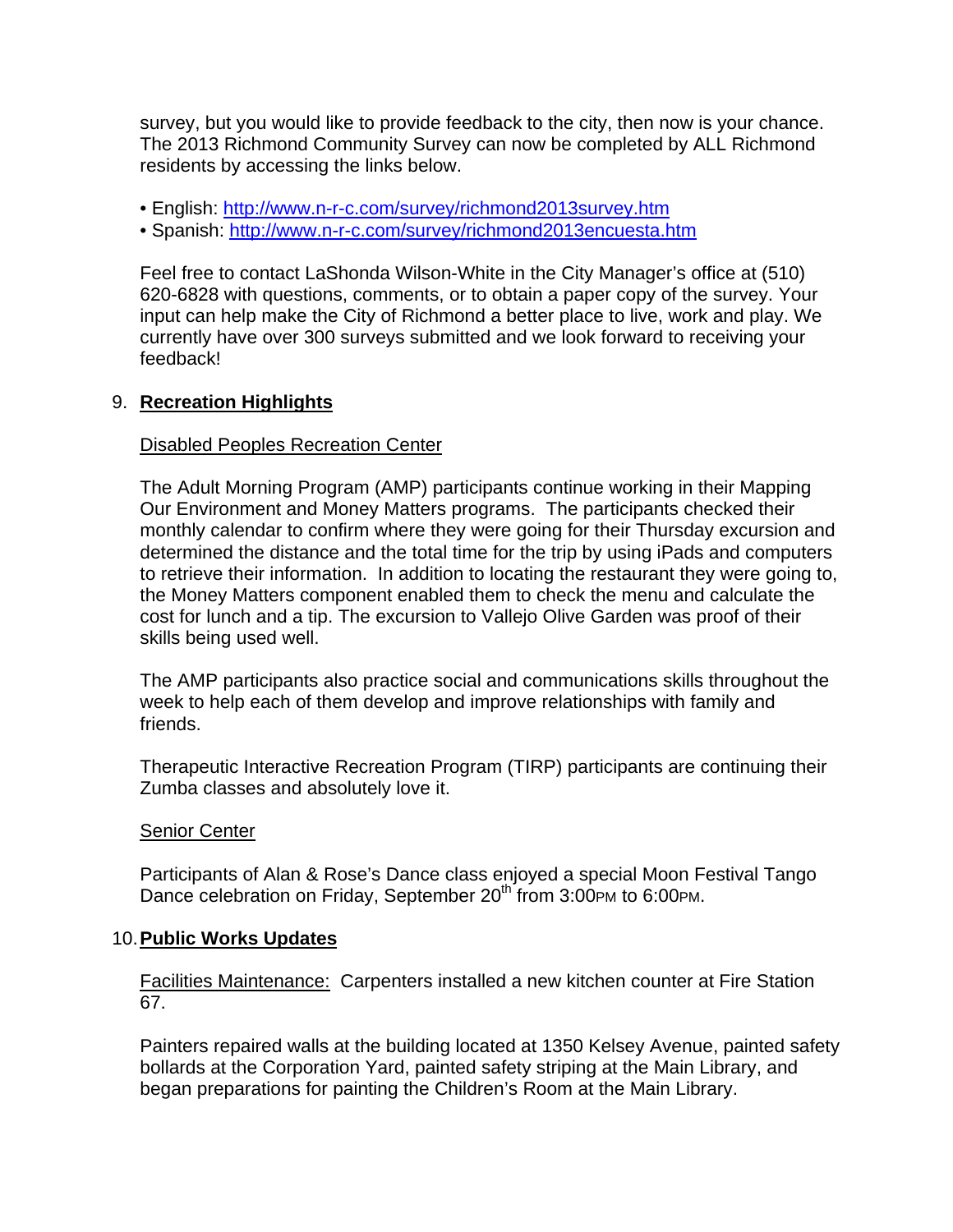

Painting Preparation for the Children's Room at the Library

In addition to maintaining 29 City-owned buildings, utility workers cleaned and waxed the gym floor at the Richmond Recreation Complex.



Richmond Recreation Complex Gym

Stationary Engineers completed the exterior restrooms at Shields Reid Community Center, serviced the water feature at the Civic Center, started the boilers at the Employment and Training building, performed flue analysis of the Library and Employment and Training buildings, and relocated the bulkhead at the Plunge for testing.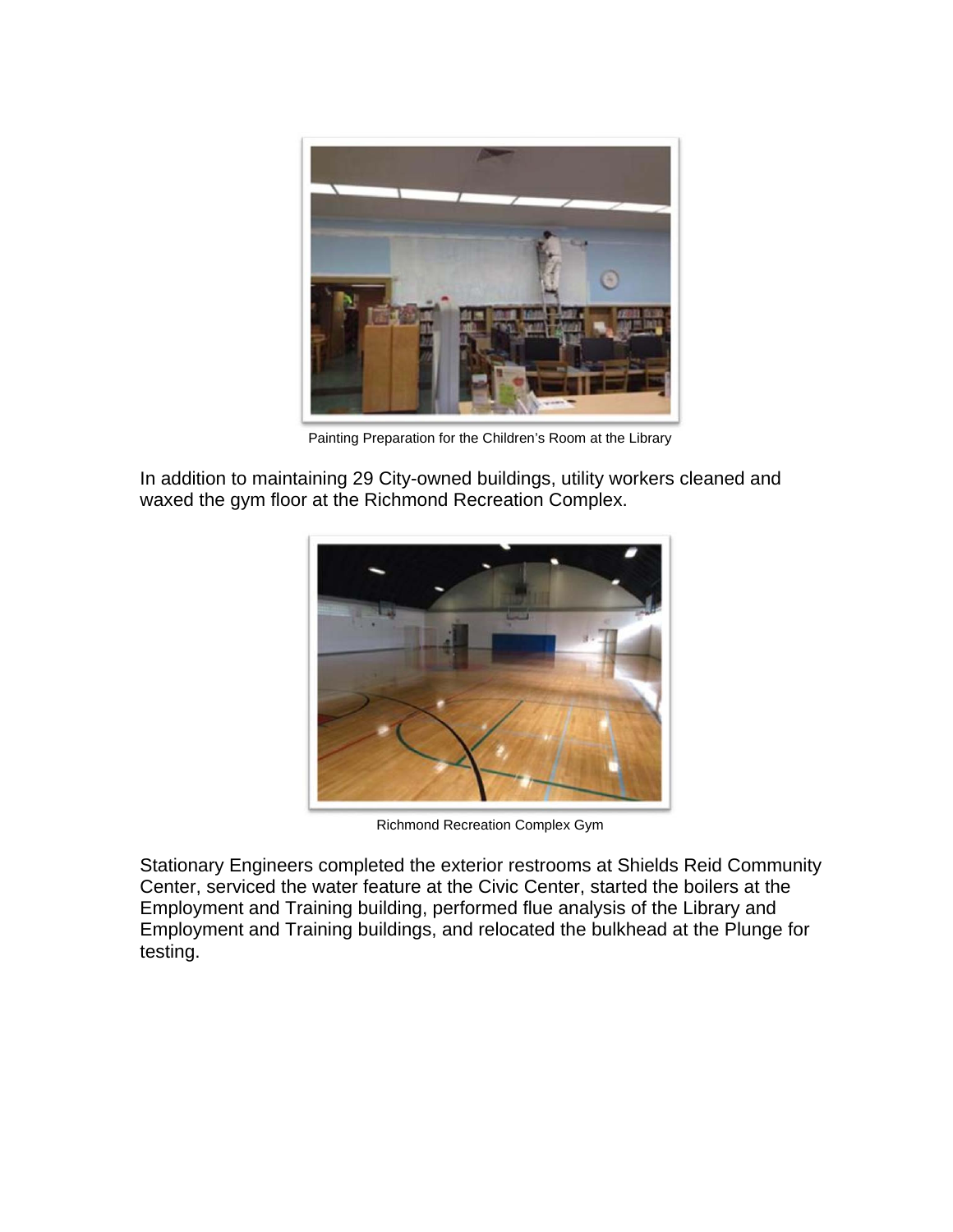

Cleaning of the Water Feature

Electricians repaired an irrigation circuit at the tennis courts along the Marina Bay Parkway, installed new wiring for South 47<sup>th</sup> and Carlson Boulevard, made repairs at Fire Station #68, and supported events at Braxton and Nevin Parks.



Installation of Wiring on Carlson Boulevard

Parks and Landscaping Division: This week crews continued with the Richmond Parkway landscape project in the Hilltop District, prepared Judge Carroll Park for an event, performed right-of-way maintenance on various sound walls, continued with the Bay Trail landscape project in the Marina, and prepared Wendell Park for the North and East Picnic.

The Tree Crew trimmed or cut down trees on Cutting Boulevard, South 16<sup>th</sup> Street, 4<sup>th</sup> Street, and Esmond Avenue, and at Rain Cloud Park, Lucas Park, and Tiller Park.